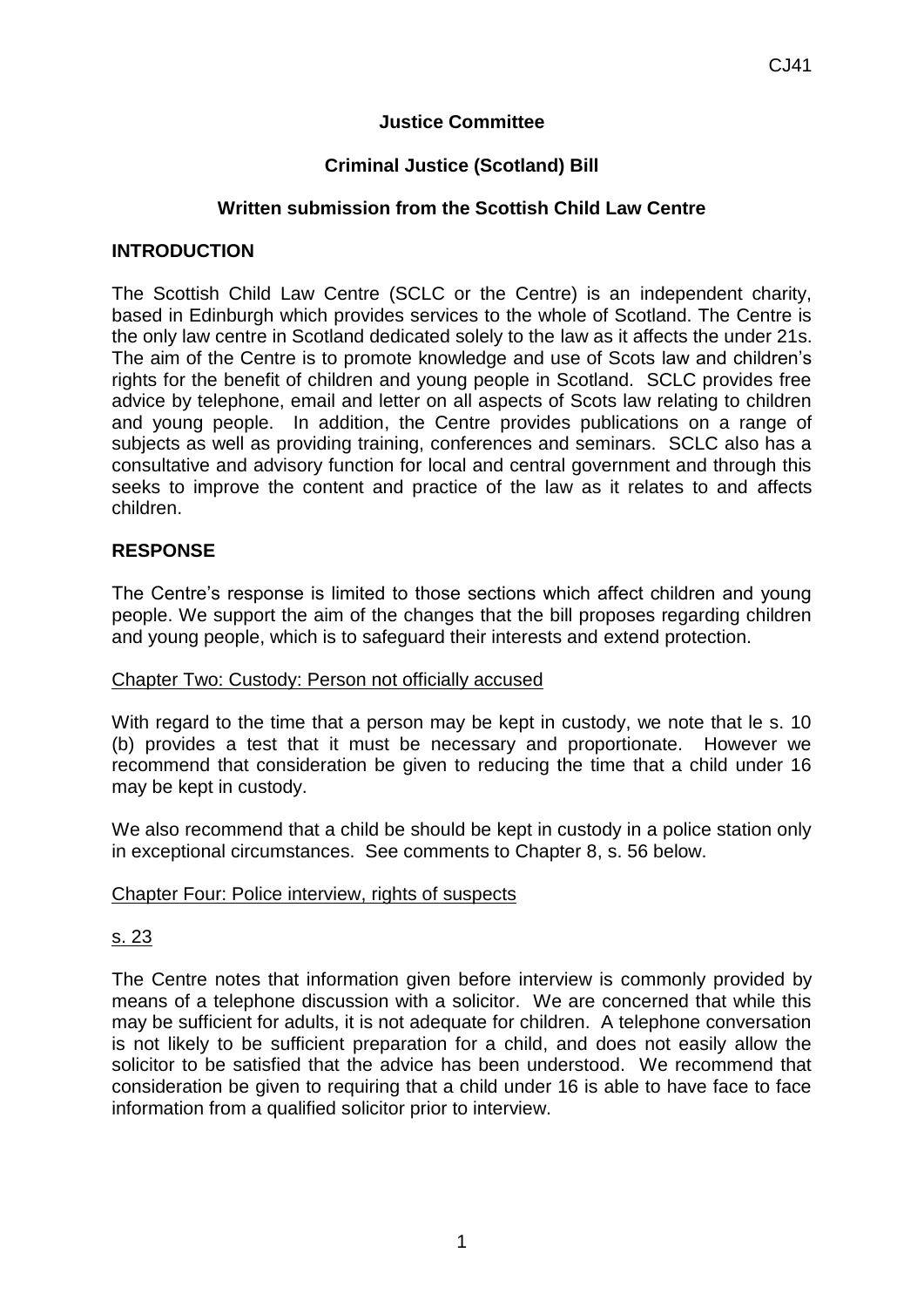# s. 25(2)

(a) The Centre fully supports the extra protections given to children under 16, by ensuring that they have a solicitor present during a police interview. The calls to the advice line of the Scottish Child Law Centre have revealed too many young people who have waived their right, or have had it waived for them by their parents, and who have struggled as a result. We are also concerned that this protection should include all police interviews, not only those which take place in police stations. We have encountered a number of cases where children have been told that if they have a lawyer, they will have to go to the station and that that would be much harder for them.

(b) The Centre supports the extra protection for those aged 16 and 17, but notes that there is a great responsibility placed upon the constable to identify that the person has a mental disorder.

## s. 25(3)

The SCLC welcomes the support given to those aged 16 and 17 by a relevant person. We note that a person to which this subsection applies may waive the right to a solicitor only with the agreement of a relevant person. It has been the experience of our advice service that parents often do not understand the implications of refusing legal advice for their children. A typical example is the belief that if you are innocent you do not need a lawyer during a police interview. We are concerned that it will be necessary for the police to provide relevant persons and young persons aged 16 and 17 with clear information as to the implications of refusing legal advice.

### s. 26

The Centre has some concerns that it will be necessary for those under 17 to have clear explanations from the police about the lack of obligation to answer any questions apart from those listed in subsection 3.

### Chapter Five: Rights of Suspects in police custody

The SCLC supports the right to have intimation sent to another person, not only for the under 16s, but for those aged 16 and 17. This solves a current problem. It is particularly welcome that the young person may choose the adult who is to be notified. Consideration should be given to ensuring that where the young person is in care intimation is sent to those who have the care of that person.

### Chapter Six: Police powers and duties

The SCLC welcomes the requirement that the constable has a duty to consider the best interests of the child, however we are concerned at the use of "well being" in subsection (2). The UNCRC and the rest of Scottish Child Law use "best interests" and "welfare" when referring to children. These have well established legal meanings and considerable case law. "Well being" is proposed in the Children and Young person (Scotland) Bill and has been criticised by the Law Society of Scotland, the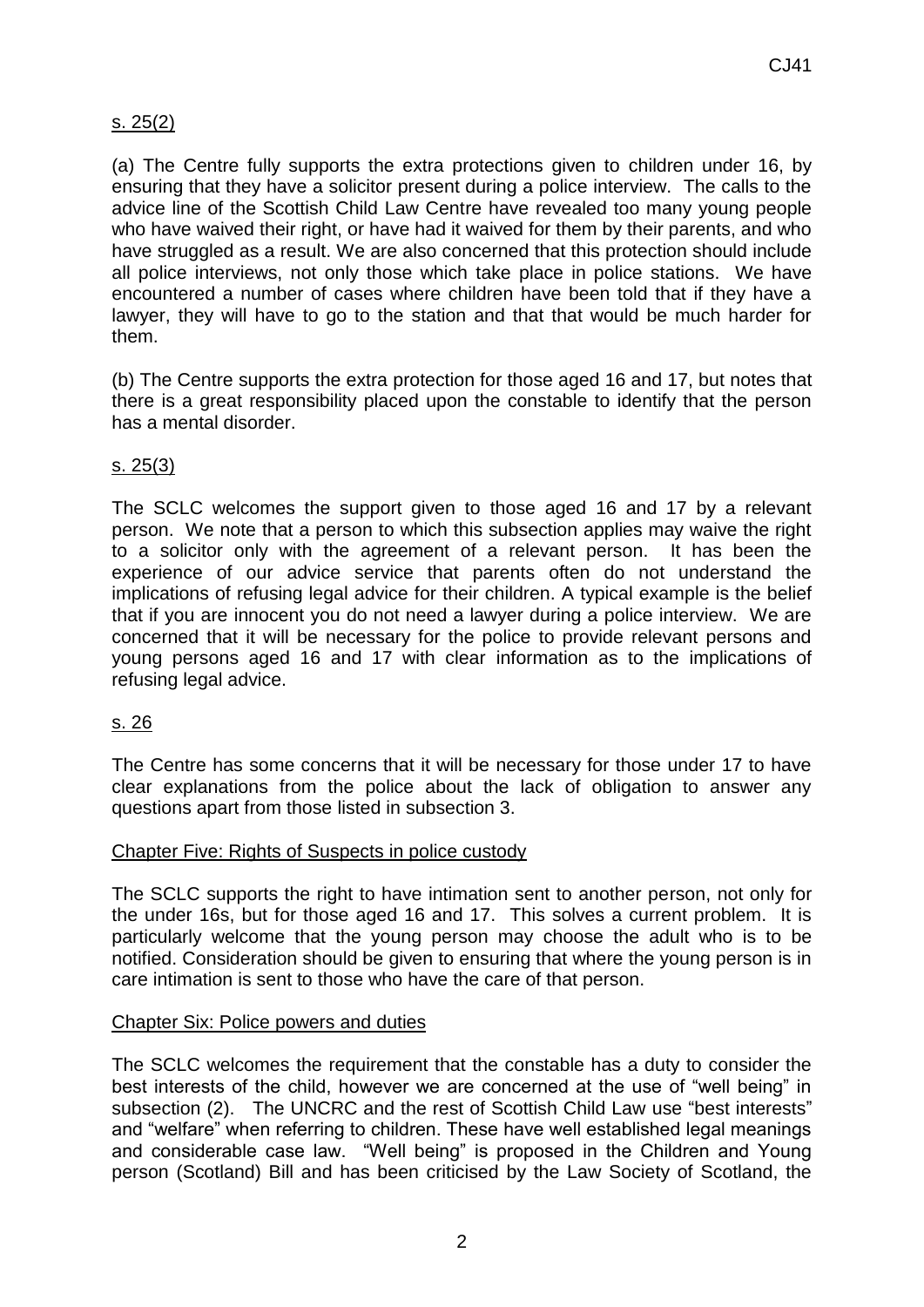Faculty of Advocates, and the SCLC as being unclear, and out of step with the rest of child law. It is not helpful to introduce a concept that is less clear to compete with the rest of established law.

## Chapter Eight: General

# s. 56

S. 189 of the Children's Hearing (Scotland) Act places restrictions upon a police station being used as a place of safety. This is for the good reason that a police station is not a suitable environment for a child. The SCLC recommends that similar restrictions be placed upon a child being detained in a police station. Detention in a police station should be for a minimum amount of time, and otherwise only in exceptional circumstances.

Part Two: Corroboration and statements

The requirement for corroboration has been an essential protection for those accused of criminal offences in Scotland for centuries. The SCLC questions whether it is equitable, just or justifiable for this protection to be removed.

The Scottish Child Law Centre has concerns that our court system may not be fully compliant with ECHR and UNCRC in cases where children are facing trial for serious offences. This Bill provides a suitable opportunity for the Scottish Parliament to consider how we can ensure our system is more compliant in these cases. We attach a proposal, contained in an appendix to our response, which may assist in these considerations.

Scottish Child Law Centre 6 September 2013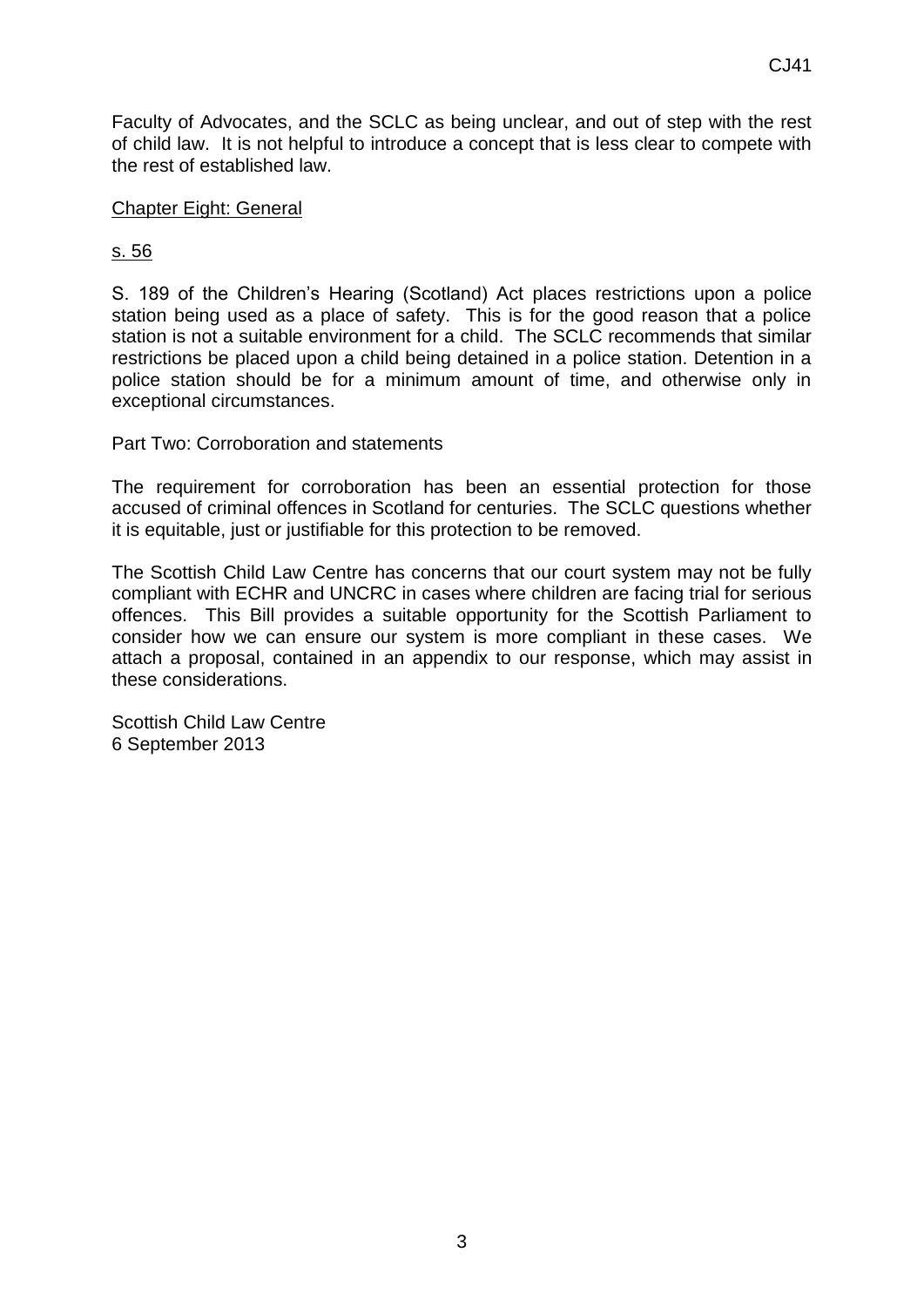## **Scottish Child Law Centre response to the Criminal Justice (Scotland) Bill – appendix**

### Proposal

Where children have been accused of very serious criminal offences which are dealt with by the High Court, they are facing a complex legal procedure, must instruct not only a solicitor, but counsel, and will be required to face a stressful and often intellectually and emotionally challenging environment. While measures have been taken already to make that environment more "child friendly" there is more that can be done to ensure that a child has a trial that is compliant with the ECHR Article 6 (1) requirement that a trial be fair.

In the case of SC v United Kingdom (2005) 40 E.H.R.R. 10 the court held that Article 6(1) of the ECHR had been breached as the child had "notwithstanding his fitness to plead...was not capable of participating effectively in his trial to the extent required by Art 6(1)." We need to ensure that children in Scotland who are facing trial for serious offences are able to participate effectively in their own defence. In the case of SC it was stated that:

"*a defendant should be able to follow what is said by the prosecution witnesses and, if represented, to explain to his own lawyers his version of events, point out any statements with which he disagrees and make them aware of any facts which should be put forward in his defence."*

This requires active participation, and an ability to understand often complex matters. The judgement further states that

*"it is essential that proceedings take full account of his age, level of maturity and intellectual and emotional capacities, and that steps were taken to promote his ability to understand and participate, including conducting the hearing in such a way as to reduce as far as possible his feelings of intimidation and inhibition."*

Children who become involved in the criminal justice system are often children who have complex difficulties. Studies have shown that a high proportion of young people in secure units and young person's institutions have significant communication difficulties, and low educational attainment. In contrast to this, in cases involving sexual offences or serious injury, if the same child was a witness, rather than the accused, the presumption would be that they were vulnerable witnesses who would not even attend court to give evidence, but would give it from a remote location as the stress of attendance would be potentially too much to cope with.

In serious criminal cases the child's capacity to instruct representation appears not given the same consideration as is the case in civil law. In recent years there have been cases in the English system where the children's capacity to instruct was questionable. It is also the case that while a child may have capacity to instruct at the outset of a court case, the stress of the experience may lead to that capacity being reduced to the point where the child has no functional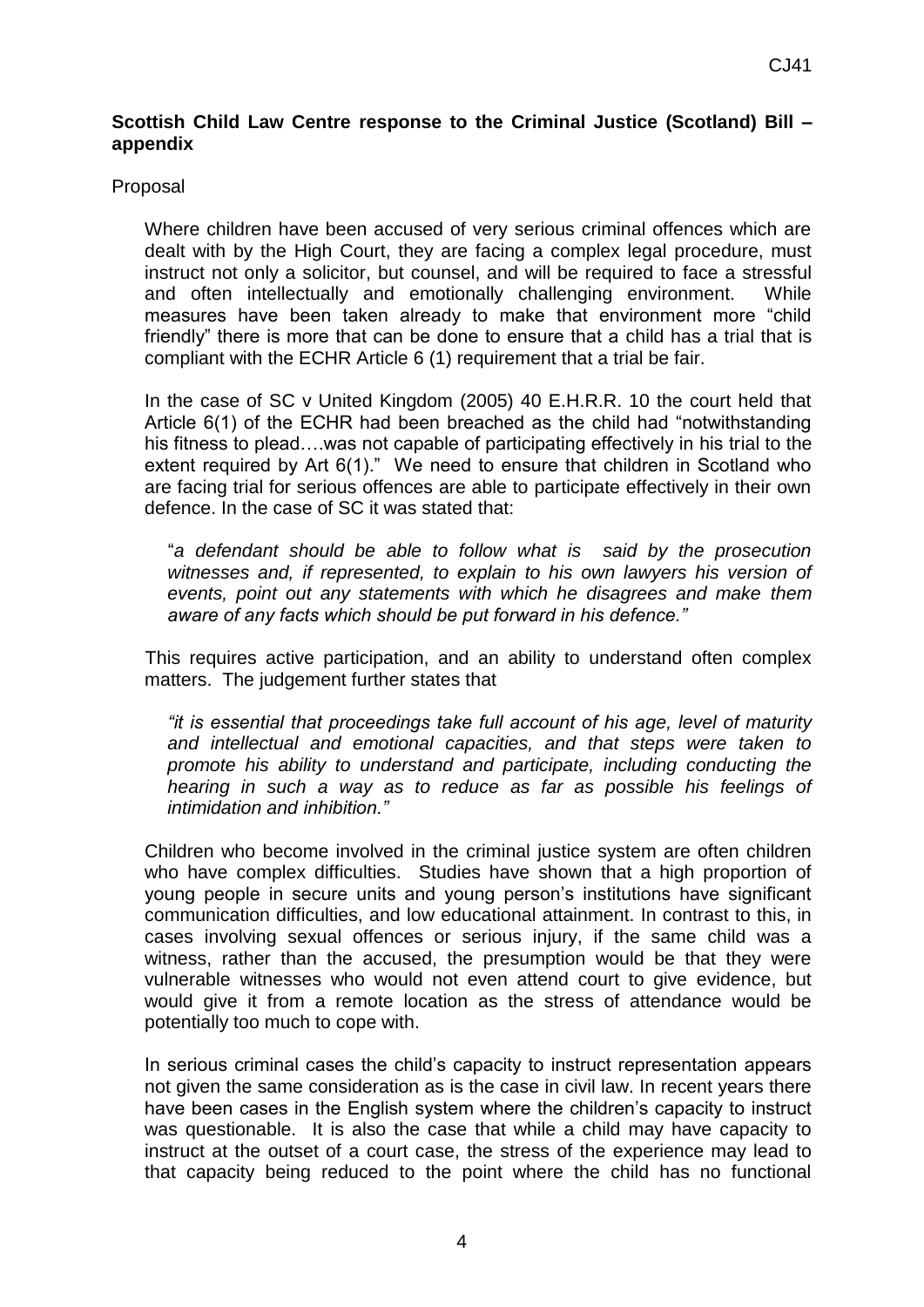capacity. While in recent years measures have been adopted with the intention of making the experience of court more "child friendly", these measures do not fully address the problem of the child with limited or diminished capacity.

The Scottish Child Law Centre recommends that consideration be given to developing options for use in serious criminal cases, which would allow the evidence to be tested, while providing support for child accused to ensure that our criminal courts are further compliant with Article 6 (1) of the ECHR and Article 40 (3) of the UNCRC.

The following is an outline proposal only. Development would require expert criminal law contribution and evaluation.

### When the options should be available to a court:

For use when a child is facing a High Court trial, although it should be available to a sheriff if a jury trial and they think circumstances warrant it. To ensure that in these comparatively rare cases that Scottish justice is fully ECHR compliant.

#### When should a court consider the options

Child should be assessed by suitably qualified professionals such as child psychology/ speech and language therapists for:

- Capacity to instruct legal advice and to participate in their own defence
- Assessed for factors such as: speech/language difficulties, any conditions such as ADHD/autism which may affect ability to participate, emotional age
- The child's capacity to deal with the stress of attendance during parts of the proceedings

The results of the assessment should be made available to defence, prosecution and judge. If the assessment shows that a child will have difficulty in instructing legal representation, or coping with attendance at court then we suggest that a preliminary hearing could consider which options were appropriate for the child. Training for solicitors, advocates and judges would be needed to ensure they understood the relevant factors for the child. It would, of course, be for the judge to decide what explanation would be given to the jury.

#### Options open to the court could include:

• The appointment of a specialist curator. The curator should be a criminal law solicitor or advocate. He or she would have the responsibility of ensuring that the child understands what is going on, and assisting them to participate in instruction as much as possible. The curator would represent the interests of the child in proceedings, and would assist the child in following the evidence, and instructing legal representation. It would be necessary for he or she to attend the proceedings. The curator would be appointed for the child and their role with the child's family should be limited, to avoid any conflict of interest.